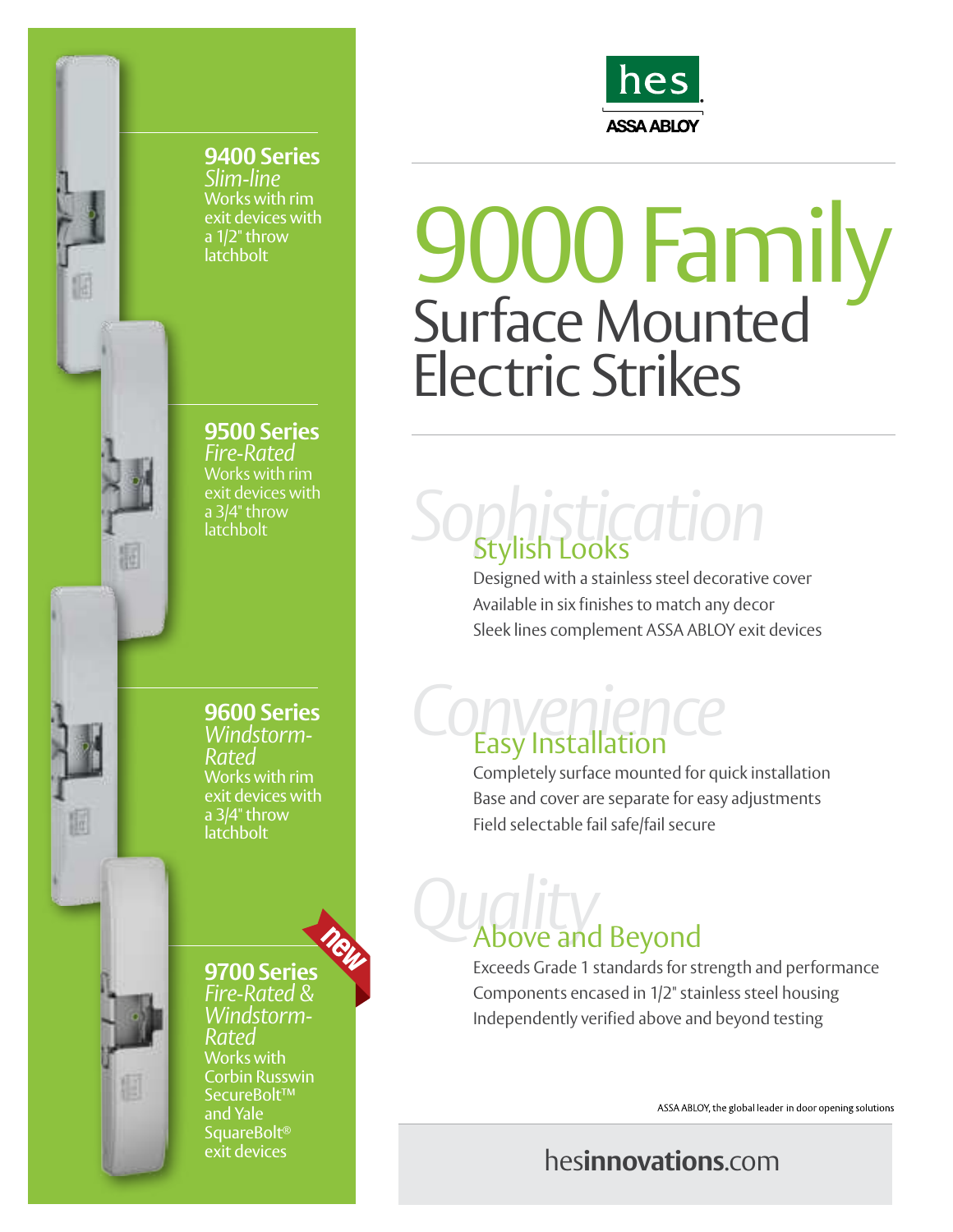## **Series** Options, Accessories & **Specifications**

#### **Optional Features**

**LBM** » Latchbolt monitor

**LBSM** » Latchbolt strike monitor

#### **Accessories**

**9400/9500/9600/9700- 108** » Spacer plate (black or 630 finish)

**9000-MTK** » Metal template kit

**SMB** » Surface mounting box

**2001M** » Plug-in bridge rectifier

**2004M** » ElectroLynx adapter

**2005M3** » SMART Pac<sup>®</sup> III

**2006M** » Plug-in buzzer

#### **Frame Application**

- Metal
- Wood

#### **Finishes**

**630** » Satin stainless steel

**605** » Bright brass

**606** » Satin brass

**612** » Satin bronze

**613** » Bronze toned

**613E** » Dark oxidized satin bronze *(NEW)*

**629** » Bright stainless steel

#### **Electrical**

**(continuous duty)** • .45 Amps @ 12 VDC

• .26 Amps @ 24VDC



### 9400 Series The Easy-Install, Slim-Line, Surface Mounted Solution

#### **Standard Features**

- Decorative cover for a sleek look
- Stainless steel construction
- Static strength to 1,500 lbs.
- Dynamic strength to 70 ft-lbs.
- Endurance 500,000 cycles
- Field selectable fail secure/fail safe
- Dual voltage 12 or 24VDC
- Non-handed. Horizontal adjustability
- Five year limited warranty

#### **Listings and Patents**

- UL 1034 burglary-resistant listed and suitable for outdoor use
- UL 294 (Rev. 6) Listed
- ANSI/BHMA A156.31, Grade 1
- RoHS compliant
- Patents: 6,392,520 and 8,454,520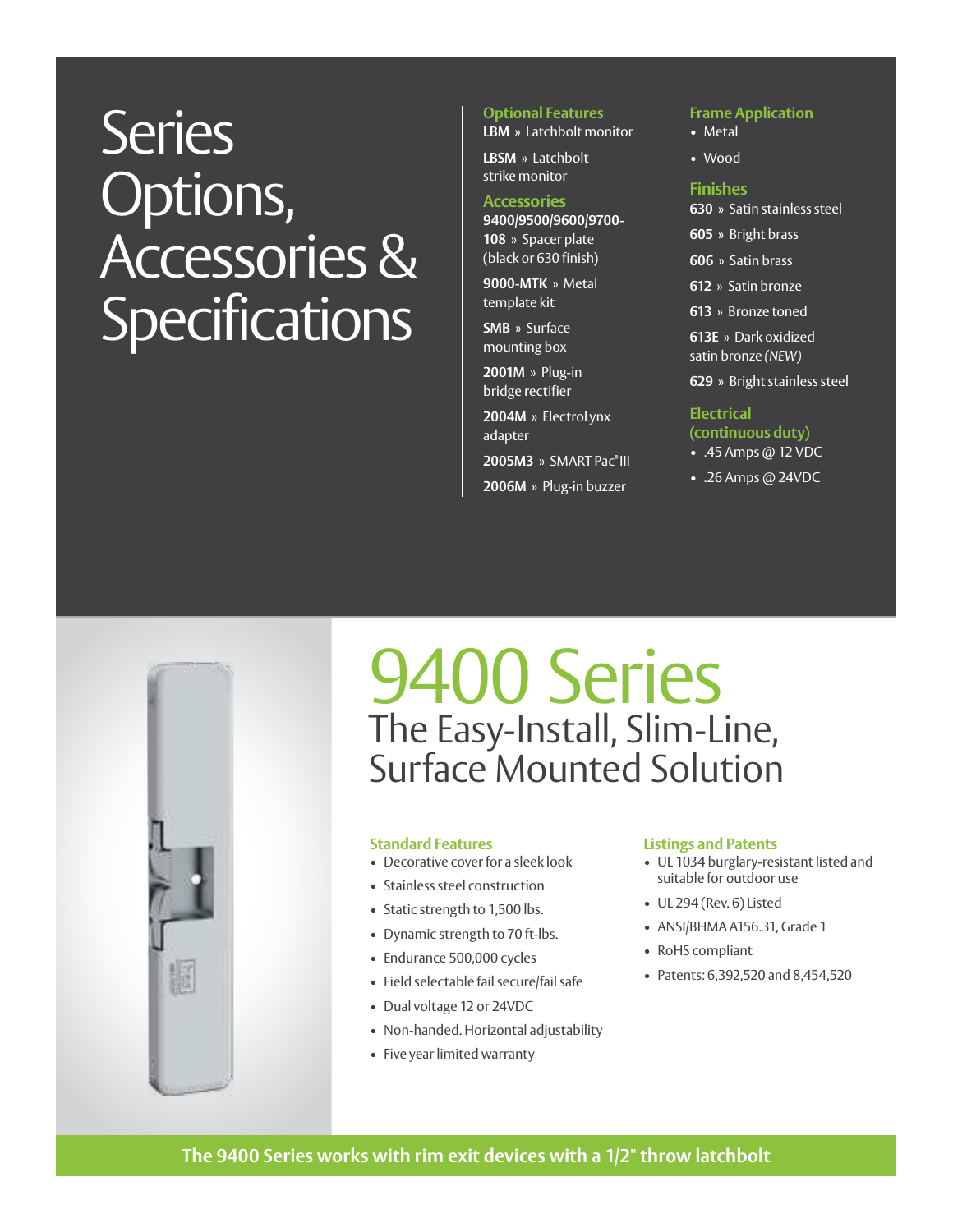

### 9500 Series The Strong & Durable, Fire-Rated, Surface Mounted Solution

#### **Standard Features**

- Separate base and decorative cover for easy adjustments
- Stainless steel construction
- Static strength to 1,500 lbs.
- Dynamic strength to 70 ft-lbs.
- Endurance 1,000,000 cycles
- Field selectable fail secure/fail safe
- Dual voltage 12 or 24VDC
- Non-handed. Horizontal adjustability
- Five year limited warranty

#### **Listings and Patents**

- UL 10C fire-rated, 3 hour (fail secure only)
- CAN4-S104 (ULC-S104), NFPA-252 and ASTM-E152 fire door conformant
- UL 1034, burglary-resistant listed and suitable for outdoor use
- UL 294 (Rev. 6) Listed
- ANSI/BHMA A156.31, Grade 1
- California Fire Marshall listed
- NFPA 80-07 compliant
- RoHS compliant
- Patents: 6,390,520, 6,392,520 and 8,454,520

#### **The 9500 Series works with rim exit devices with a 3/4" throw latchbolt**



### 9600 Series The Stylish, Windstorm-Rated, Surface Mounted Solution

#### **Standard Features**

- Separate base and decorative cover for easy adjustments
- Stainless steel construction
- Static strength to 2,000 lbs.
- Dynamic strength to 120 ft-lbs.
- Endurance 1,000,000 cycles
- Field selectable fail secure/fail safe
- Dual voltage 12 or 24VDC
- Non-handed. Horizontal adjustability
- Five year limited warranty

#### **Listings and Patents**

- UL Listed to ANSI 250.13 Severe windstorm listed
- Florida Building Code Approved (FL#14307)
- UL 1034 burglary-resistant listed and suitable for outdoor use
- UL 294 (Rev.6) Listed
- ANSI/BHMA A156.31 Grade 1
- RoHs compliant
- Patents: 6,392,520 and 8,454,520